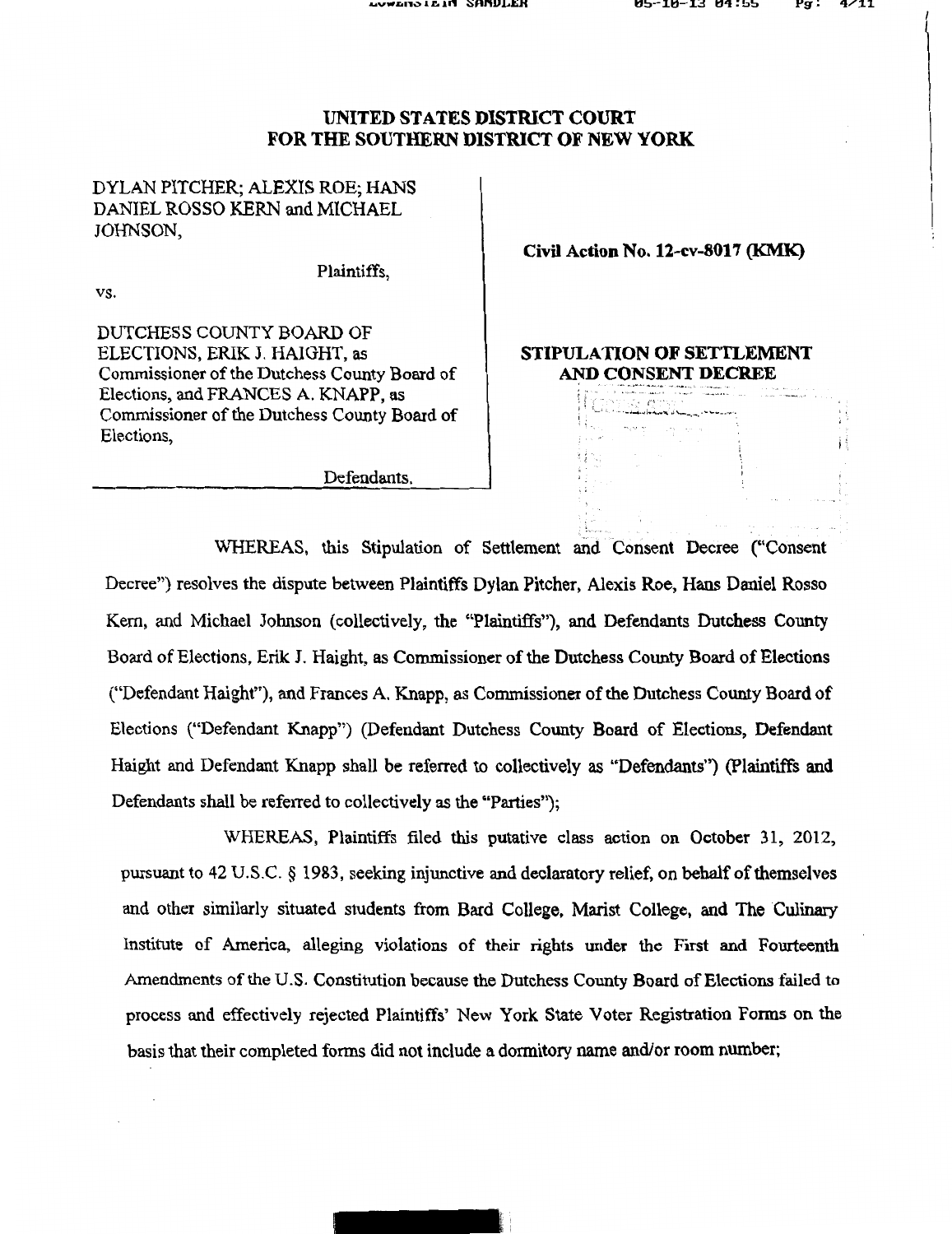WHEREAS, on November 5, 2012, following oral argument and an evidentiary hearing, the Court granted a preliminary injunction ordering Defendants to register those students from Bard College, Marist College, and The Culinary Institute of America whose voter registration applications had been rejected during the period from November 9, 2011 through November 4, 2012 because the New York State Voter Registration Form which they submitted did not set forth the name of the dormitory, and/or the room number within that dormitory, in which they resided;

WHEREAS, to avoid protracted and costly litigation, the Parties have conferred in good faith and agreed that this lawsuit should be resolved through the terms of this Consent Decree as provided for herein, without any admission as to the Parties respective claims or defenses;

WHEREAS, the Court has reviewed this Consent Decree and has concluded that it is appropriate for the Court to enter this Consent Decree to resolve all matters in dispute in this action as provided for therein.

NOW, THEREFORE, with the consent of the Parties, IT IS HEREBY ADJUDGED, ORDERED AND DECREED as follows:

1. The Parties waive any requirement for a more specific or detailed order which may be imposed by Rule 65(d) of the Federal Rules of Civil Procedure, other statutory authority, or common law.

2. Pursuant to Rule 65 of the Federal Rules of Civil Procedure, the Dutchess County Board of Elections and each of its officers and employees who have actual nptice of this Consent Decree shall be permanently enjoined and prohibited from rejecting an application for registration from a student at Bard College, Marist College, or The Culinary Institute of America who resides on campus at such institution solely on the basis that the New York State Voter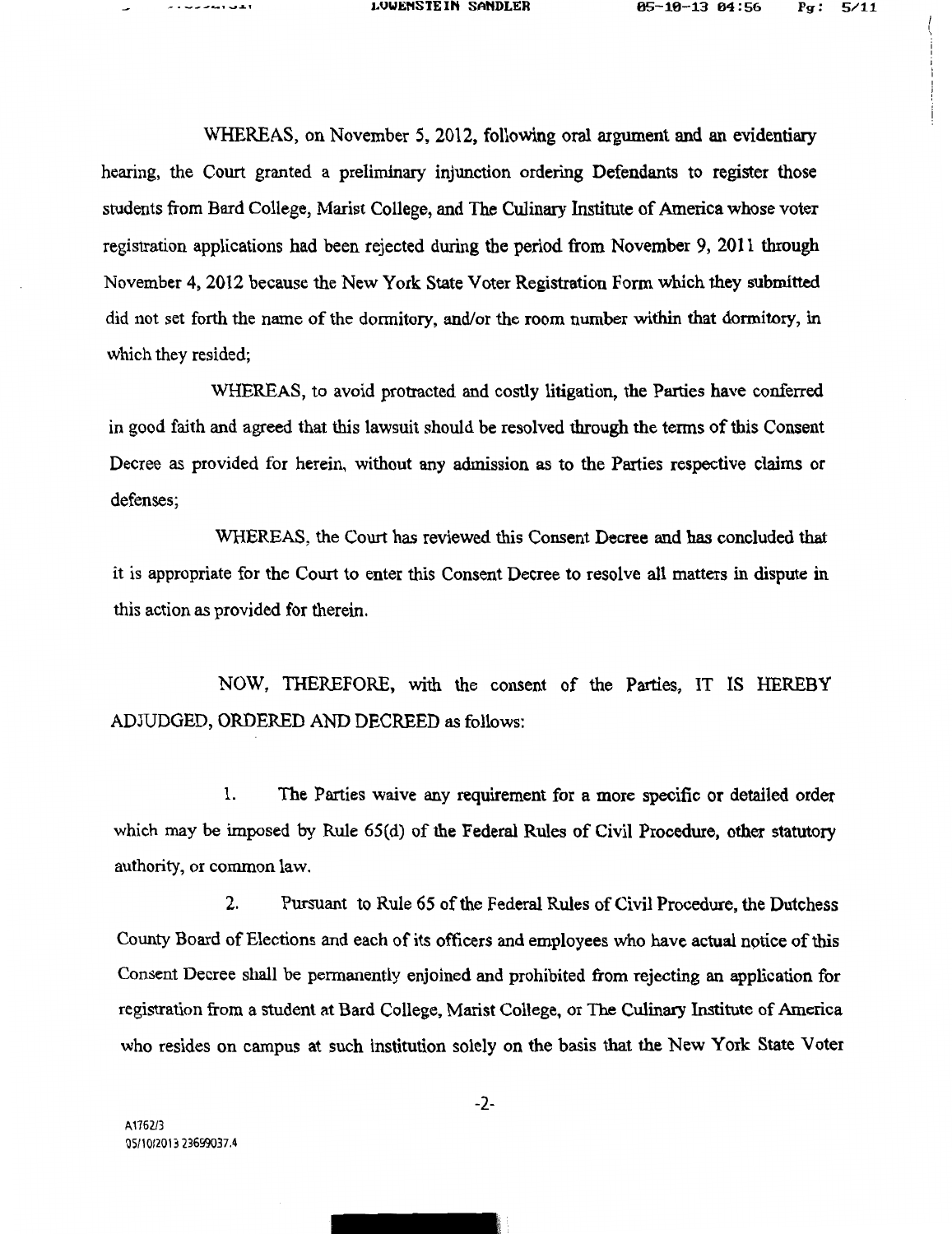\

Registration form submitted by such student does not set forth the name of the dormitory, and/or the room number within that dormitory, in which the student resides.

3. The enforcement of this order is not limited to the four named Plaintiffs; rather, this order will be enforceable by any student from Bard College, Marist College or The Culinary Institute of America who is aggrieved by the failure on the part of the Dutchess County Board of Elections to adhere to the terms of this Consent Decree.

4. The foregoing notwithstanding, the Dutchess County Board of Elections, its officers and employees shall not be prohibited by this Consent Decree from rejecting an application for registration from a student at Bard College, Marist College or The Culinary Institute of America pursuant to New York State election law if:

a. The New York State Voter Registration Form, designed by the State Board of Elections pursuant to New York Election Law Section 5-210(5), is changed so that it expressly requires the applicant to specify a dormitory name and/or room nwnber; or

b. The student provided an address on the New York State Voter Registration Form that is not sufficient for the Dutchess County Board of Elections to communicate with such student as evidenced by the fact that a communication mailed by the Board of Elections to the student at that address was returned as undeliverable.

5. In the event the campus of Bard College, Marist College or The Culinary Institute of America is divided into two or more election districts, the Dutchess County Board of Elections or any of its officers or employees may:

a. Require that each student who is a resident on that campus and who has registered to vote provide the name of the dormitory and the room number within that dormitory, so long as the Dutchess County Board of Elections provides the student with adequate notice of this new requirement; and only after such notice is given, may the Dutchess County Board of Elections put in inactive status a student's registration if the student fails to provide such information within 60 days;

-3-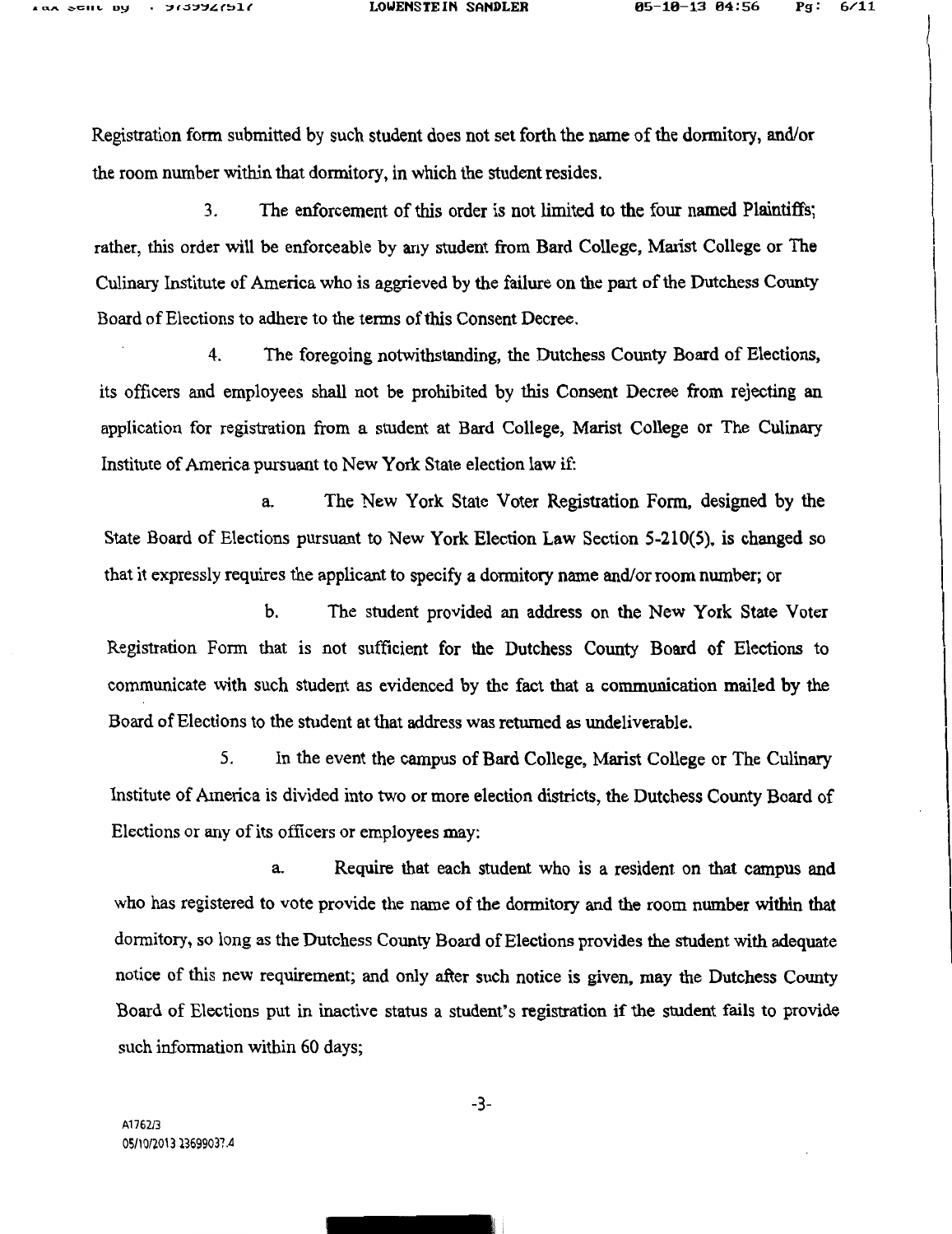b. Reject the application for registration of any applicant for voter registration after such campus is so divided if the applicant does not identify the dormitory, and the room number within that donnitory, in which he or she resides, after the applicant is given adequate notice of the deficiency and the applicant does not cure the deficiency at least 2 business days before the next election date.

6. The Dutchess County Board of Elections will pay to the attorneys for Plaintiffs, within 90 days of the date of entry of the Consent Decree, the sum of \$37,237.50, in full satisfaction of Plaintiffs' claim for counsel fees and costs and disbursements pursuant to 42 U.S.C. §1988. The Court further approves, on consent of the parties, the payment by the Dutchess County Board of Elections of attorneys' fees to Richard Wolf, Esq., attorney for Commissioner Knapp, in the amount of \$2,797 .50, and to Wilson Elser Moskowitz Edelman & Dicker LLP, attorneys for Commissioner Haight, in the amount of \$18,000.00.

7. The Court shall retain jurisdiction over this action and over the Parties for the limited purpose of the enforcement of the terms of the Consent Decree.

8. The Dutchess County Board of Elections shall provide a copy of this Consent Decree to each and every officer and employee of the Dutchess County Board of Elections, whose job function in any way relates to the process of registering voters.

9. The consent of the Defendants to this Consent Decree is conditioned upon the approval by the County of Dutchess of the payment of the Plaintiffs' attorneys' fees as provided for in this Consent Decree. Within 10 business days of this Consent Decree being entered, the Defendants will request the County's approval for such payment and for an appropriation of sufficient funds for that purpose. In the event that the County declines to grant such approval or make such appropriation, or the County fails to act on the request for such approval or appropriation within 90 days of the date on which this Consent Decree is entered, this Consent Decree shall be null and void and of no further effect, and the Plaintiffs' shall have 30 days to serve an amended complaint. This period shall run from notification by counsel for Defendant Haight of the County's decision or the County's failure to act." In the event that the

-4-

A1762/3 05/10/2013 23699037.4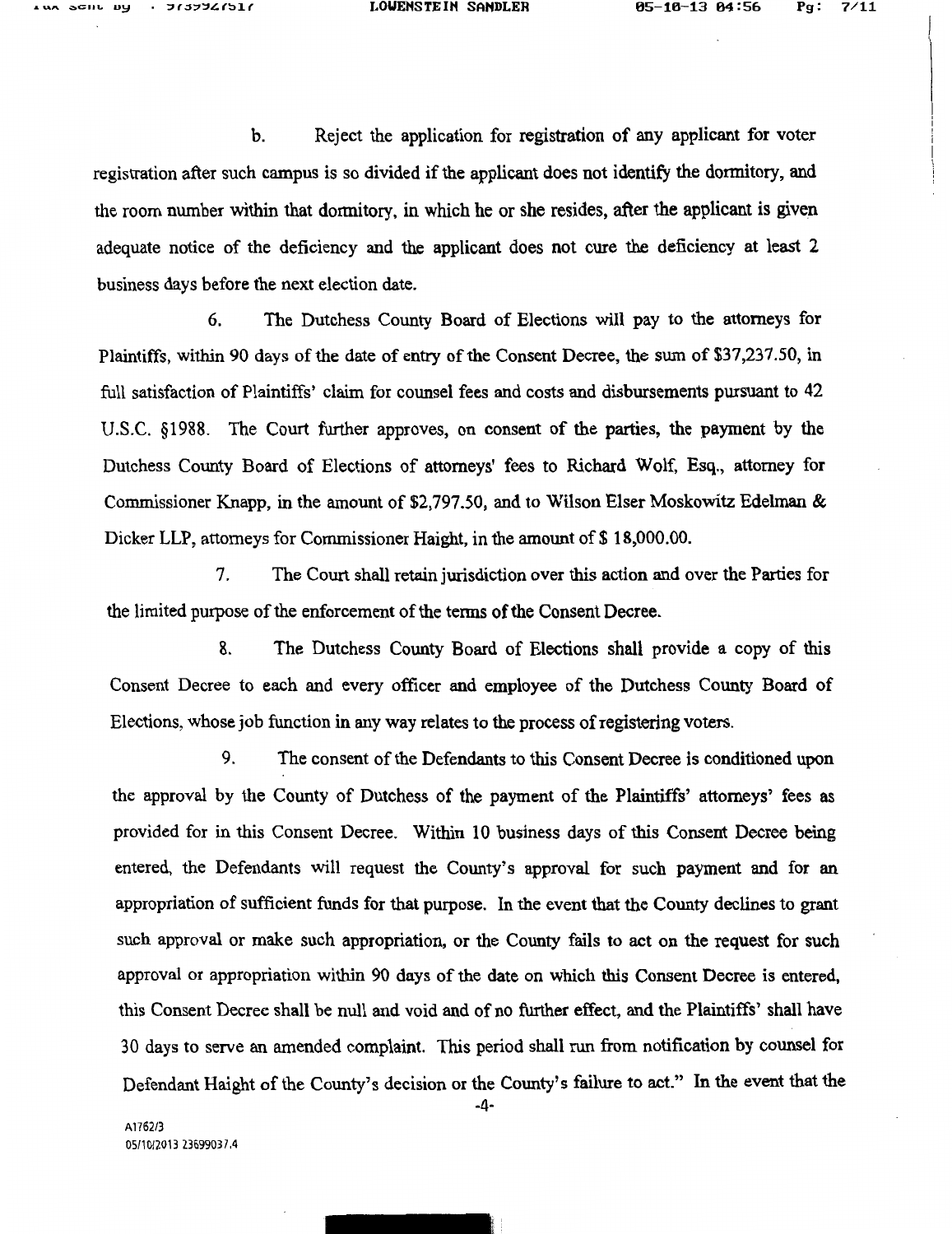County agrees to grant such approval or make such appropriation, the Complaint is dismissed with prejudice and the Consent Decree constitutes the full and final adjudication on the merits of any and all claims Plaintiffs have made or could have made in this action.

CONSENTED TO:

Dated: Roseland, New Jersey May 10, 2013

Dated: New York, New York May 2013

Attorneys for Plaintiffs Dylan Pitcher, Alexis Roe, Hans Daniel Rosso Kern, Michael Johnson

LOWENSTEIN SANDLER LLP 65 Livingston A venue Roseland, NY 07068 By: tthew M. Oliver, Esq.

NEW YORK CIVIL LIBERTIES UNION FOUNDATION 125 Broad Street, 19th Fl. New York, NY 10004

By:

Arthur Eisenberg, Esq.

Dated: Poughkeepsie, New York May\_\_, 2013

Attorneys for Defendant Dutchess County Board of Elections

## COUNTY OF DUTCHESS DEPARTMENT OF LAW 22 Market Street

Poughkeepsie, NY 12601

By:

Keith P. Byron, Esq.

-5-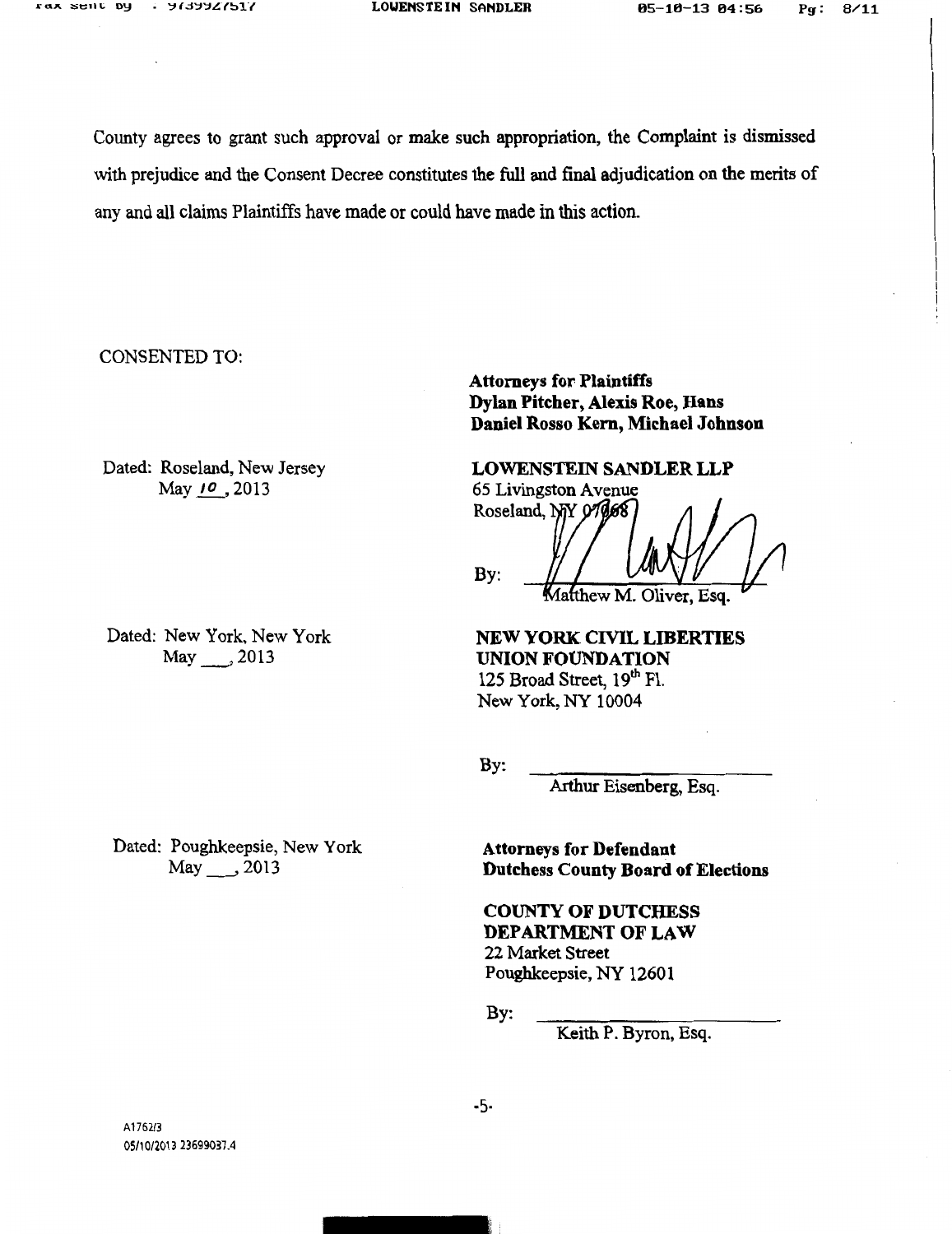County agrees to grant such approval or make such appropriation, the Complaint is dismissed with prejudice and the Consent Decree constitutes the full and final adjudication on the merits of any and all claims Plaintiffs have made or could have made in this action.

CONSENTED TO:

Dated: Roseland, New Jersey May \_\_\_ , 2013

Dated: New York, New York May <u>9,</u> 2013

Dated: Poughkeepsie, New York May\_,2013

Attorneys for Plaintiffs Dylan Pitcher, Alexis Roe, Hans Daniel Rosso Kern, Michael Johnson

LOWENSTEIN SANDLER LLP 65 Livingston A venue Roseland, NY 07068

By:

Matthew M. Oliver, Esq.

NEW YORK CIVIL LIBERTIES UNION FOUNDATION 125 Broad Street, 19th Fl. New York, NY i0004

By: Arthur Eisenberg, Esé

Attorneys for Defendant Dutchess County Board of Elections

COUNTY OF DUTCHESS DEPARTMENT OF LAW 22 Market Street Poughkeepsie, NY 1260 1

By:

Keith P. Byron, Esq.

Al76213 05/09/2013 23699037.4 -5-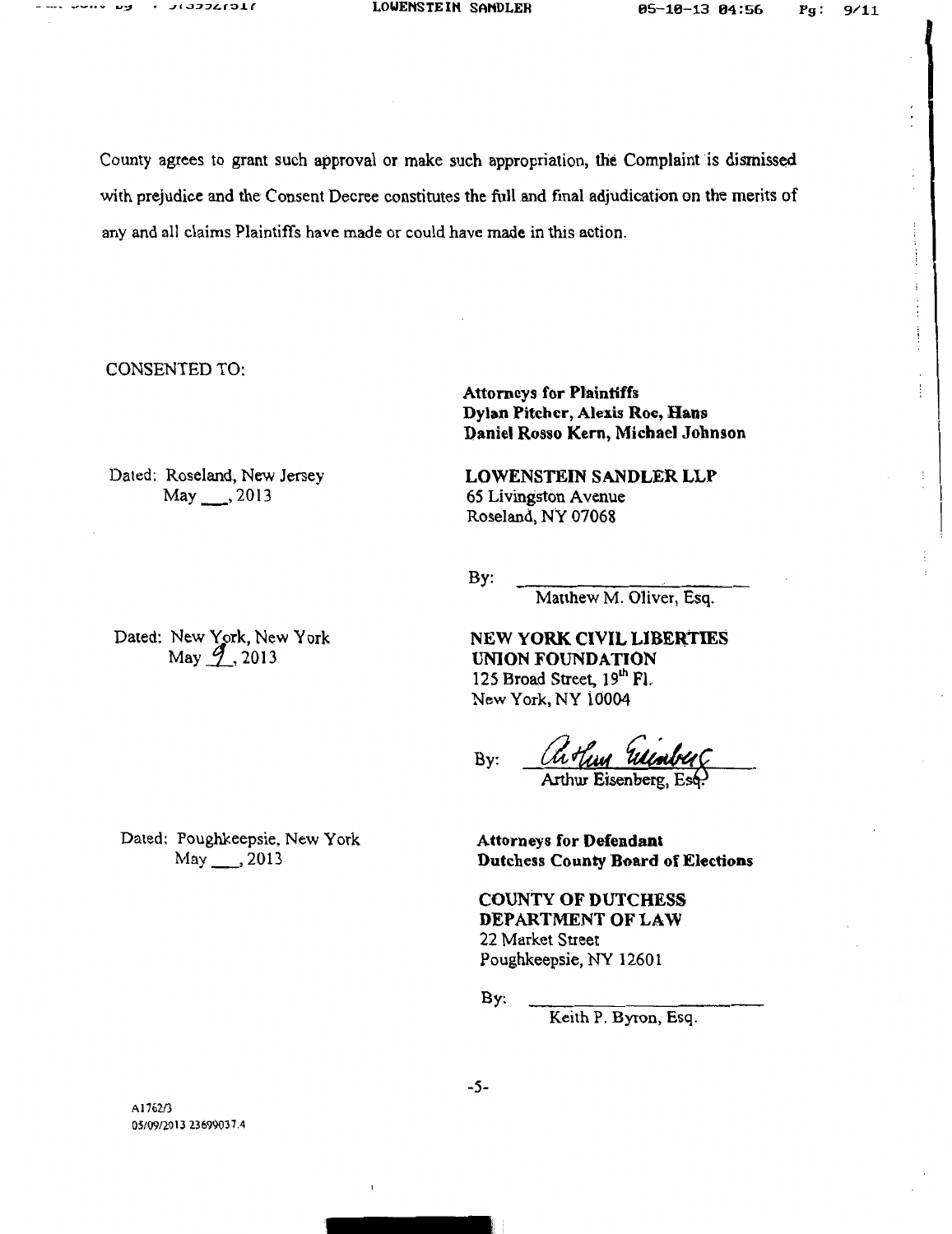Lax Scill Dy

Dated: White Plains, New York May 10, 2013

Attorneys for Defendant Erik J. Haight, as Commissioner of Dutchess County Board of Eledions

WILSON ELSER MOSKOWITZ EDELMAN & DICKER LLP 3 Garrett Drive White Plains, NY 10604-3407

By:  $\frac{\Delta}{\text{Robert A. Spolzino, Esq.}}$ 

Dated: Poughkeepsie, New York May \_\_\_, 2013

Attorney for Defendant Frances A. Knapp, as Commissioner of Dutchess County Board of Elections

RICHARD B. WOLF, ESQ. 510 Haight Avenue, Suite 202 Poughkeepsie, NY 12603

By:

Richard B. Wolf. Esq.

SO ORDERED:

Honorable Kenneth M. Karas, U.S.D.J.

Dated: May \_\_\_, 2013

Al762/3 05/10/2013 23699037.4 -6-